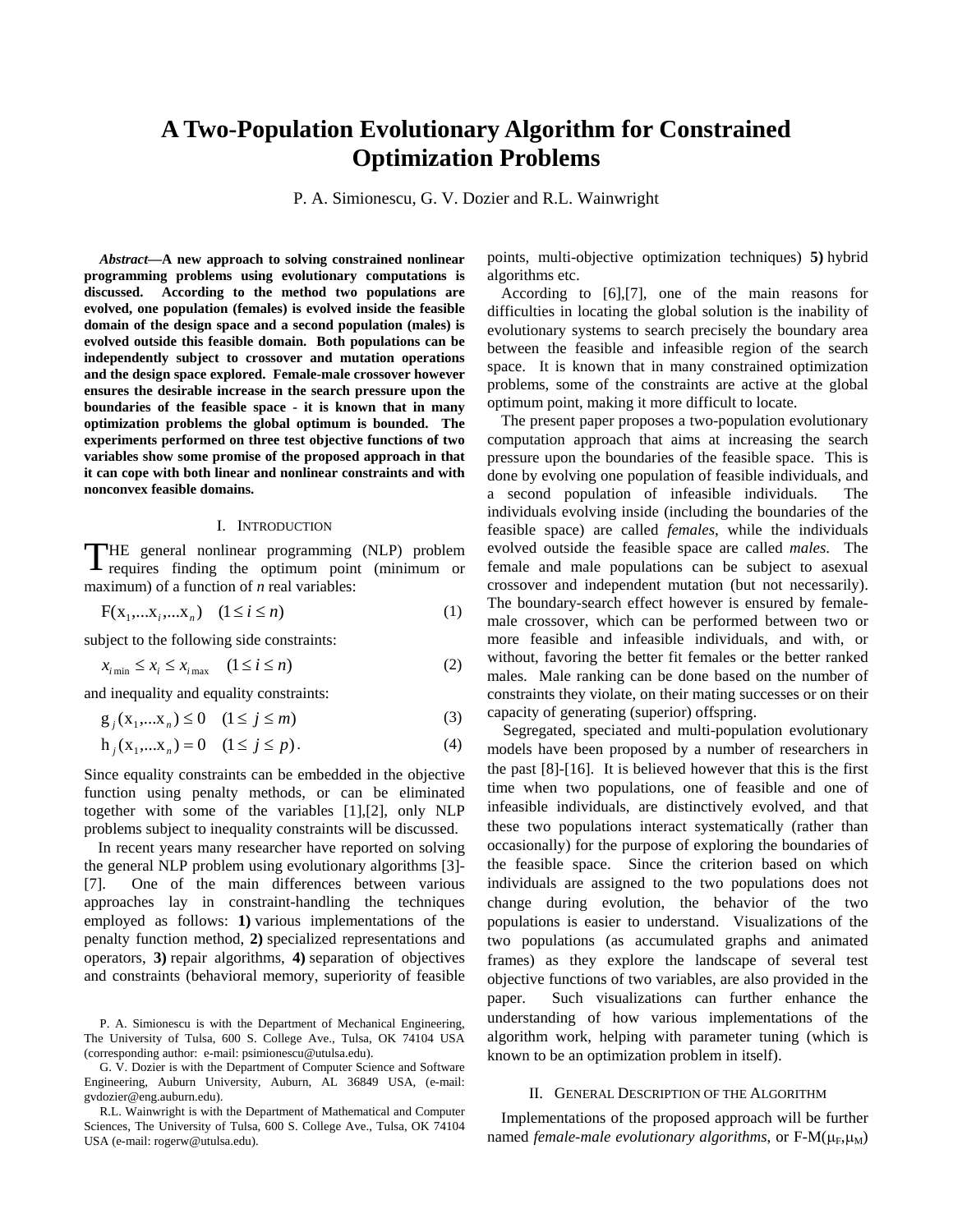in short, where  $\mu_F$  is the size of the female population and  $\mu_M$  is the size of the male population.

A general structure of the algorithm is given below, with the observation that the square-bracketed steps, or portions of a step, can be omitted in some implementations:

**Step 1)** Generate the initial female population of  $\mu_F$ individuals and the male population of  $\mu_M$  individuals; *repeat* 

**Step 2:** [Rank females];

**Step 3:** [Rank males];

**Step 4:** [Mutate females];

**Step 5:** [Mutate males];

**Step 6:** Make female-male pairs and generate offspring;

**Step 7: Select survivors:** 

*until a certain* **Stopping Criteria** *is met.* 

The following is a more detailed discussion of the steps introduced above:

**Step 1**: Uniform random points are generated within the extended intervals:

$$
\left[\mathbf{x}_{i_{\text{min}}} - b_{\text{L}} \cdot \Delta \mathbf{x}_{i}, \mathbf{x}_{i_{\text{max}}} + b_{\text{R}} \cdot \Delta \mathbf{x}_{i}\right] \quad (1 \le i \le n) \tag{5}
$$

where

$$
\Delta \mathbf{x}_{i} = (\mathbf{x}_{i \max} - \mathbf{x}_{i \min}).
$$
\n(6)

Coefficients  $b<sub>L</sub>$  and  $b<sub>R</sub>$  (usually between 0 and 1) control the amount in which the infeasible space is expanded so that a male population can be generated and evolved, even when only side constraints are imposed to the optimization problem. If additional constraints are present, the infeasible region may be sufficiently large and the respective coefficients can be set to smaller values, including zero. If desired, different  $b_L$  and  $b_R$  coefficients can be assigned for different variables x*i*, as well as extending only the lower boundaries or only the upper boundaries from their initial values x*i*min and x*i*max. Evidently, when the objective function is evaluated, the side constraints are verified as they were posed in the original problem.

If a randomly generated individual belongs to the feasible region of the design space (i.e. no constraints are violated), then it will be assigned to the female population, else will be assigned to the male population. The process continues until  $\mu_F$  females and  $\mu_M$  males are generated.

As the program iterates toward generating the initial female and male populations, further useful information about the problem at hand can be acquired: For example, the ratio of the size of the feasible-space over the total size of the search space can be estimated. This ratio, noted  $\rho$ , was determined experimentally in [5], prior to solving the optimization problem, by generating a large number of uniform random points inside the search space and counting the number of occurrences of feasible points from the total number of points generated. Knowledge about this ratio can be used in female-male crossover schemes, or in dynamically adjusting the upper and lower limits of the search space, so that the probabilities of randomly generating female and male individuals are balanced.

On the other hand, if  $\rho$  remains zero after a given large number of function-calls, it is a sign that the optimization problem is highly-constrained and the user can be prompted to reformulate it, or to provide at least one initial feasible point to the algorithm. In more elaborate implementations, similar to [17],[18], the infeasible individuals can be ranked based on the number of constraints they violate and evolved using asexual crossover and/or mutation operations, until an initial pool of feasible individual are generated, so that the algorithm can continue with the iteration of **Steps 2-7**.

**Step 2** (optional step): Rank females based on their fitness, using one of the known deterministic or stochastic procedures (i.e. complete sorting, partial sorting, roulette wheel, tournament selections etc.), or the step can be limited to identifying the best-fit female only which will be further called α-female.

**Step 3** (optional step): Rank males based on the number of constraints they violate, on their capacity to generate [improved] offspring, on their mating successes (number or "quality" of mates), or simply assign to them the rank of the [best fit] female they mated with.

**Step 4** (optional step): Mutate females by replacing [the worst ranked]  $p_F$ % females with randomly generated new females. If female ranking was performed, the newly created females can take the rank of the females they replace (rank inheriting), or **Step 2** can be applied one more time until every female has a rank of her own. If no female ranking is performed, then females are mutated at random with, or without preserving the  $\alpha$ -female.

**Step 5** (optional step): Mutate males (the same as it was done with the female population), with a mutation rate of  $p_M$  %, with or without preserving the  $\alpha$ -male (the male that mated during the previous step with the  $\alpha$ -female). If no male ranking was performed, simply mutate at random  $p_M$  % of the male population.

**Step 6** : Form female-male pairs by assigning [at least] one male to each female based on their closeness in the *n*-dimensional Euclidean space. If females ranking was applied, then females can choose their mates in a rankdecreasing order. In some implementations further called *monogamous-male algorithms*, once a male has been assigned to a female, the respective male will not be available for further mating during the same generation. In other implementations called *polygamous-males algorithms*, males are permitted to recombine with more than one female. It is obvious that for *monogamous-male algorithms* with  $\mu_F > \mu_M$ , there will be some females that will not participate in the crossover operation, while for *polygamous-male algorithms* this can be avoided. *Polygamous-male algorithms* can be *unrestricted* i.e. a male can crossover with any number of females, or *restricted* when the number of crossovers a male can perform in one generation is limited to a fraction of the total female population.

After female-male pairs are formed, offspring are generated using one of the known crossover schemes [16]. The offspring can result inside the feasible space (viz. they are females) or outside the feasible space (viz. they are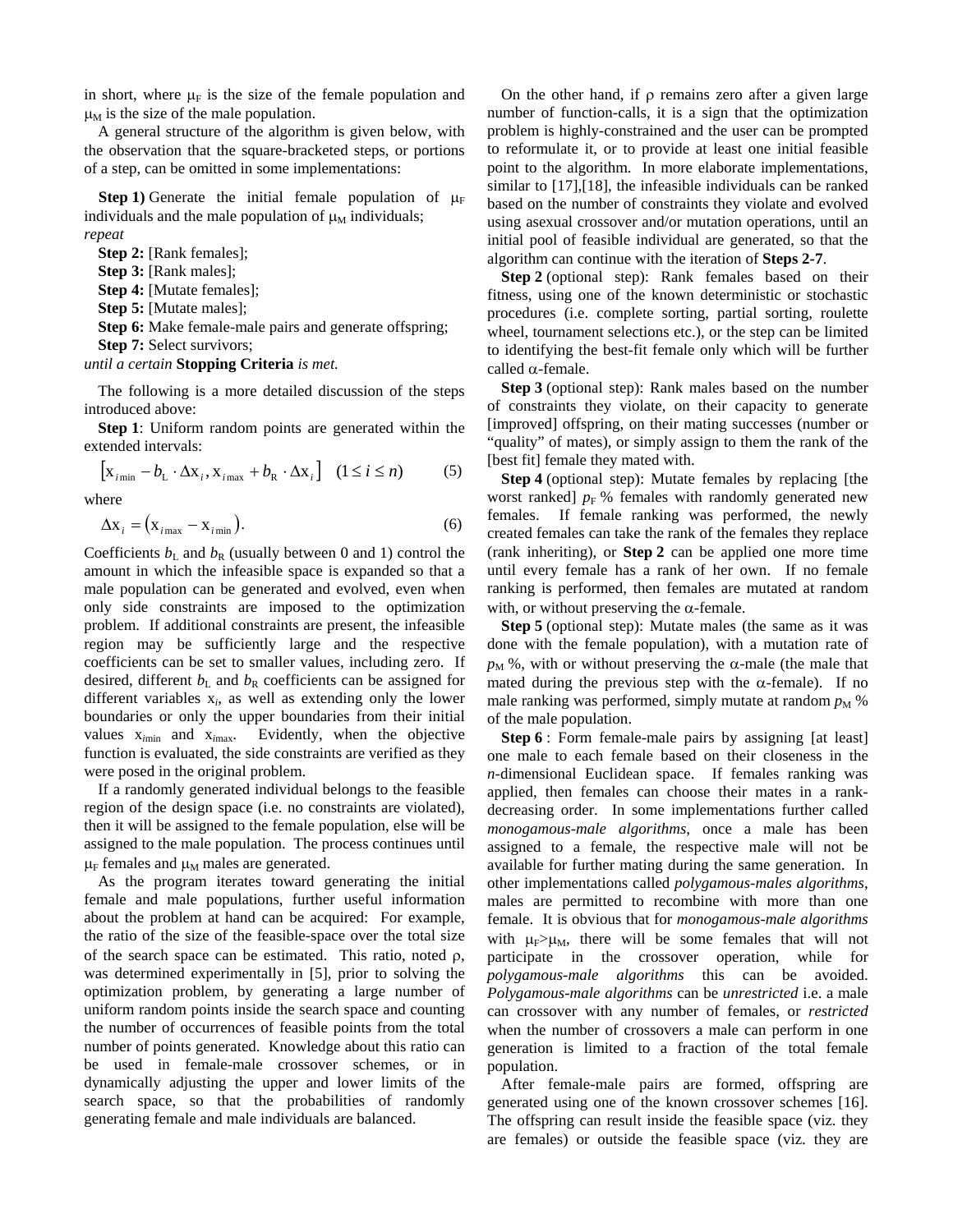males). Alternatively, a [random] search can be performed along the direction connecting the female with her pair male, until one female and/or one male offspring are generated to replace either one or both parents.

It is to be expected that in *unrestricted polygamous-male algorithms*, where females mate with their closest males, the offspring will rapidly migrate towards the feasibleunfeasible boundary region (particularly if midpoint crossover or other convex combination scheme is employed), which can lead to a stagnation of the two populations. In order to reduce this phenomenon and ensure an exploration of the design space parallel to the feasibleunfeasible boundary, multi-parent recombination [19], mutation operations and/or asexual crossover could be applied. In some instances however this can be a favorable characteristic which can be used in conducting [final] localized searches, (by adding that "killer instinct" most evolutionary algorithms lack), or in conducting post-optimal constraint-activity analyses.

Conversely, *monogamous-male algorithms* have the inherent property that the search is performed both towards and parallel to the feasible-infeasible boundary, which ensures a better global searching capability.

**Step 7**: For convenience, the selection step should be performed as offspring are generated rather than a distinct step, following one of the rules: If the child results outside the feasible space, then he may or may not replaces his father. If the child is a female, she replaces her mother either unconditionally or only if the child has a better fitness than that of the mother. In *polygamous-male* type implementations of the algorithm, both parents can be replaced, or only the mother (either unconditionally or only if there is a fitness improvement between mother and child).

**Stopping Criteria:** Steps 2 through 7 are repeated until an imposed condition is satisfied; this can be exceeding a maximum number of function calls, attaining a given threshold fitness, or recording the same  $\alpha$ -female over a given number of generations.

# III. TEST FUNCTIONS

The effectiveness of one *monogamous male* and one *polygamous male* implementations of the F-M( $\mu_F$ , $\mu_M$ ) algorithm was tested against solving the following three problems:

The first two test problems require minimizing the classical Rosenbrock's function:

$$
F(x_1, x_2) = 100 \cdot (x_2 - x_1^2)^2 + (x_1 - 1)^2
$$
 (7)

subject to the following constraints:

$$
-2 \le x_1 \le 2 \quad \text{and} \quad -1 \le x_2 \le 3. \tag{8}
$$

$$
g_1(x_1, x_2) \le 0
$$
 AND  $g_2(x_1, x_2) \le 0$  for problem 1 (9)

$$
g_1(x_1, x_2) \ge 0
$$
 OR  $g_2(x_1, x_2) \ge 0$  for problem 2 (10)

with  $g_1$  and  $g_2$  cubic and linear functions as follows:

$$
g_1(x_1, x_2) = (x_1 - 1)^3 - x_2 + 1
$$
  
\n
$$
g_2(x_1, x_2) = x_1 + x_2 - 2
$$
\n(11)

Both problem 1 and 2 have their global minimum equal to 0 located at  $(1,1)$  where  $g_1$  and  $g_2$  are active. The feasible space of problem 2 is convex, while that of problem 1 is not (see also Appendix). In case of problem 1 there is also a local minima equal to 1 at  $(0,0)$  where only  $g_1$  is active.

The third test problem from [17] requires minimizing:

$$
F(x_1...x_n) = \frac{\left|\sum_{i=1}^n \cos^4(x_i) - 2\right| \prod_{i=1}^n \cos^2(x_i)\right|}{\sqrt{\sum_{i=1}^n i \cdot x_i^2}}
$$
(12)

subject to:

 $0 \le x_i \le 10$  for  $1 \le i \le n$  (13)

and

$$
g_1 = \sum_{i=1}^{n} x_i - 7.5n \le 0
$$
  
\n
$$
g_2 = 0.75 - \prod_{i=1}^{n} x_i \le 0
$$
\n(14)

This is a highly multimodal function the optimum of which is constrained by  $g_2$  only. For  $n=2$  the known optimum  $-0.36497974587$  occurs for  $x_1=1.60086042842878$  and x<sub>2</sub>=0.46849805684566.

#### IV. NUMERICAL RESULTS

(1) The *female monogamous-male algorithm*, or  $F-mM(\mu_F,\mu_M)$  in short, was implemented and tested in the following form:

**Step 1:** Generate the initial  $\mu_F$  female and  $\mu_M$  male populations by uniform random generating points within the extended intervals.

*Repeat* **Steps 2-7** *below, until* **NF** *function calls has been exceeded* (**NF**=4000).

**Step 2:** Do a complete sorting of the female population based on fitness.

**Step 3:** If a new α-female emerged, then skip **Step 4** for *ns* successive generations (*ns* was set equal to the number of variables of the objective function). This will allow the search to further advance toward a possible bounded optimum, undisturbed by mutation.

**Step 4:** Generate uniform random points (feasible or infeasible) within the extended intervals. Replace with these newly generated random points some of the female individuals, starting with the worst fit female, and at random some of the male individuals until  $p_F$ % new females are replaced OR  $p_M$ % new males are replaced. (The OR operator ensures that no unnecessary function calls are made, although some coupling between the interval expansion coefficients  $b<sub>L</sub>$  and  $b<sub>R</sub>$  and the mutation rates  $p<sub>F</sub>$ and  $p_M$  is introduced. The *polygamous-male* implementation of the algorithm, that will be described next, employs a slightly different mutation step, which avoids such a coupling and which can be used in this present algorithm as well).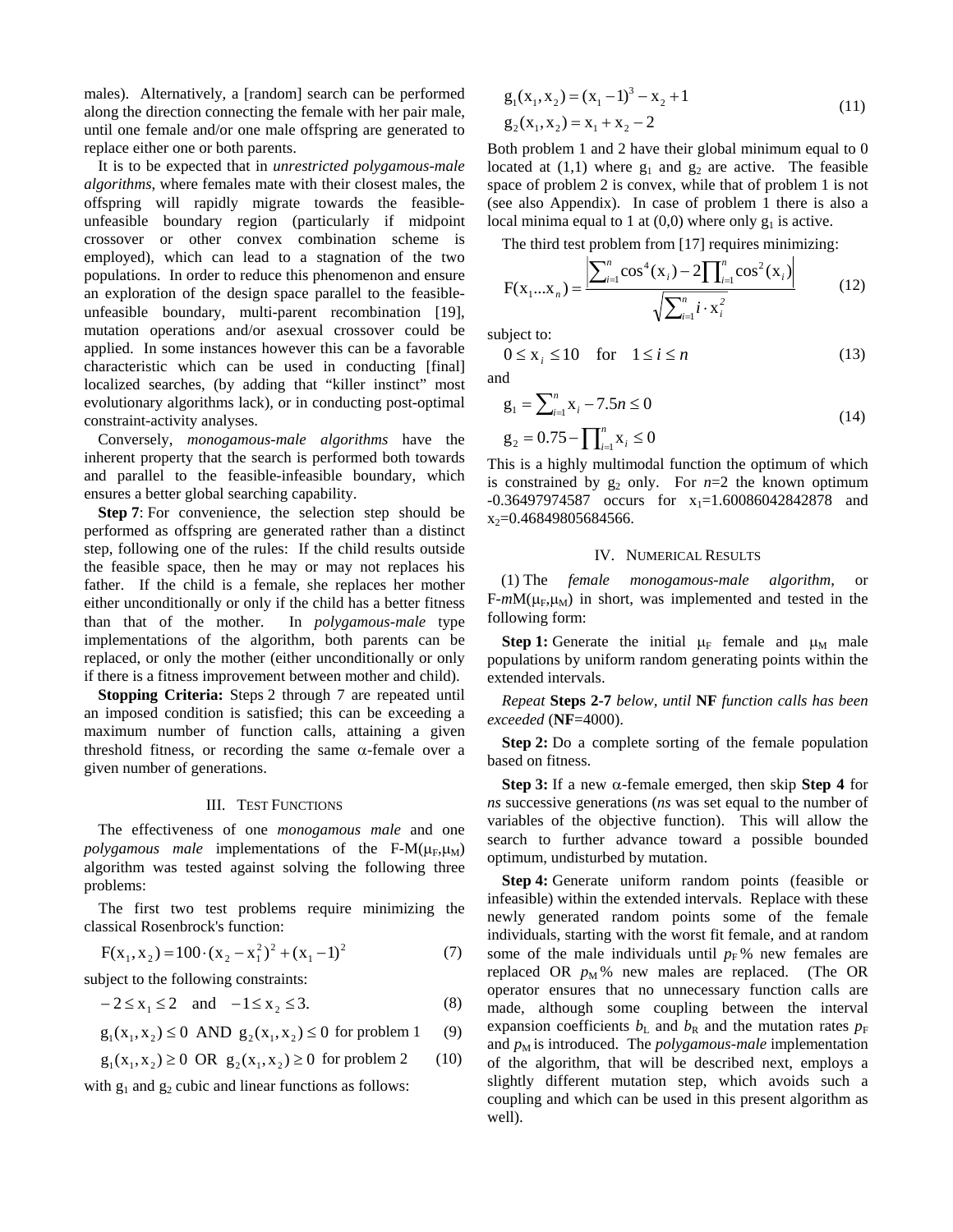TABLE I RESULTS OBTAINED WITH THE FEMALE-MONOGAMOUS-MALE ALGORITHM FOR 1000 TRIALS ON PROBLEMS 1, 2 AND 3

|               | Problem 1      | Problem 2      | Problem 3      |
|---------------|----------------|----------------|----------------|
| $b_{\rm L}$   | 0.1            | 0.1            | 0.2            |
| $b_{\rm R}$   | 0.1            | 0.1            | 0.0            |
| $\mu_F$       | 20             | 20             | 20             |
| $\mu_{\rm M}$ | 15             | 15             | 15             |
| $p_{\rm F}$   | 15%            | 15%            | 25%            |
| $p_M$         | 35%            | 35%            | 30%            |
| NF            | 4000           | 4000           | 4000           |
| Generations   | 196            | 196            | 187            |
| F best        | 0.000000586    | 0.000000037    | $-0.364979727$ |
| $g_1$         | $-0.000013317$ | 0.000069561    | 2.930685128    |
| $g_2$         | $-0.000018270$ | $-0.000094797$ | 0.000000028    |
| F worst       | 1.290982881    | 0.262304861    | $-0.306763216$ |
| $g_1$         | $-0.000007618$ | $-0.565534200$ | 13.077046033   |
| $g_2$         | $-2.067034206$ | $-0.817545972$ | 0.000007806    |
| F average     | 0.10283541     | 0.03382733     | $-0.36078237$  |

**Step 5:** Make female-male pairs starting with the best fit female, such that the current female recombines with the closest available male. Once a male has been assigned to a female, he will not be allowed to mate again during the same generation. Evidently, if  $\mu_F \neq \mu_M$  then either some of the worse fit females or some of the distant-from-the-boundary males will not participate in the crossover operation.

**Step 6:** Apply a mid-point crossover between the female and the male in every pair;

**Step 7:** If the offspring is a female, she replaces her mother unconditionally, less if the mother is the  $\alpha$ -female, case in which the replacement takes place only if a new bestfit female emerged. If the offspring is a male, he always replaces his father.

The results obtained for 1000 runs over the above three test problems were summarized in Table I. In case of problem 1, for about 3% of the runs the algorithm converged to the (0,0) local optimum rather then the global optimum (Fig. 1). For problem 2, the 1000 solutions found are moderately dispersed along the curved valley which harbors the (1,1) optimum point (Fig. 2-above), suggesting that the algorithm has some capability of identifying unconstrained optima, not only bounded global optima. For problem 3, all 1000 solutions appear clustered along the boundary close to



Fig. 1 Results obtained after1000 runs of the F-mM(μ<sub>F</sub>,μ<sub>M</sub>) algorithm for test problem 1 sorted by the best fitness found. The search converged to the global optimum point (1,1) for 96.9% of the trials.



Fig. 2 Results obtained after 1000 runs of the  $F-mM(\mu_F,\mu_M)$  algorithm for test problems 2 (above), and test problem 3 (below).

where the global optimum is located (Fig. 2-below).

From Figure A1 in Appendix, which shows superimposed on the function graph all male and female individuals from one sample run, it can be seen that the search was performed evenly over the boundary of the feasible space, with some occasional clustering. These graphs also indicate that by properly choosing the values of the boundary-expansion coefficients  $b_L$  and  $b_R$  (as it was done in case of problem 3), it is possible to voluntarily direct the search in certain areas of the design space.

(2) The *female-polygamous-male algorithm* or F-*p*M  $(\mu_F, \mu_M)$ , was implemented in a *restricted* form, with the goal of enhancing its global searching capabilities, as follows:

**Step 1:** Generate the initial  $\mu_F$  female and  $\mu_M$  male populations by uniform random generating points within the extended intervals.

*Repeat* **Steps 2-6** *below, until* **NF** *function calls has been exceeded.* 

**Step 2:** Do a complete sorting of the female population based on fitness.

**Step 3:** Make female-male pairs beginning with the best fit female, such that the current female recombines with the closest available male. Male are not allowed to mate more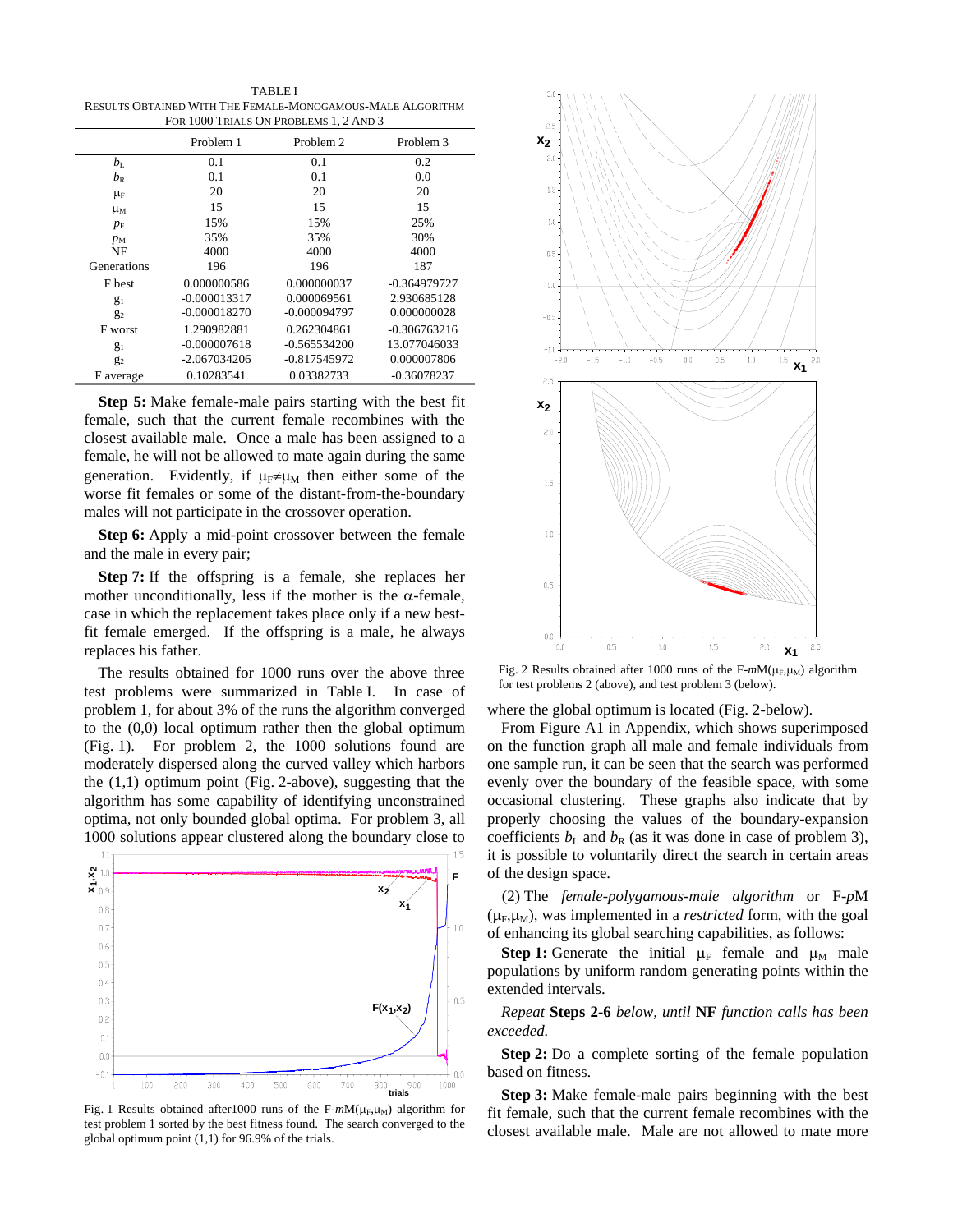TABLE II RESULTS OBTAINED WITH THE FEMALE-POLYGAMOUS-MALE ALGORITHM FOR 1000 TRIALS ON PROBLEMS 1, 2 AND 3

|               | Problem 1      | Problem 2      | Problem 3      |
|---------------|----------------|----------------|----------------|
| $b_{\rm L}$   | 0.1            | 0.1            | 0.2            |
| $b_{\rm R}$   | 0.1            | 0.1            | 0.0            |
| $\mu_F$       | 20             | 20             | 8              |
| $\mu_{\rm M}$ | 6              | 50             | 9              |
| $p_{FM}$      | 25%            | 50%            | 25%            |
| NF            | 4000           | 4000           | 4000           |
| Generations   | 41             | 35             | 129            |
| F best        | 0.000041251    | 0.000000882    | $-0.364950490$ |
| $g_1$         | $-0.000048463$ | 0.000811285    | 12.928955299   |
| $g_2$         | $-0.000248143$ | $-0.001173672$ | 0.000043306    |
| F worst       | 1.215703072    | 0.516990985    | $-0.271542669$ |
| $g_1$         | $-0.016550336$ | $-0.573121612$ | 12.924986606   |
| $g_2$         | -1.940283631   | $-1.634762423$ | 0.005108947    |
| F average     | 0.27181687     | 0.07094794     | $-0.36197287$  |

than *M* times during the same generation. It means that for  $\mu_F > M \cdot \mu_M$ , some of the worse fit females will not take part in crossover. In the numerical tests performed, *M* was set to a constant value equal to  $\mu_F/3$ . *M* can be assigned any value between 1 and  $\mu$ <sub>F</sub>; this will change the characteristics of algorithm from a *monogamous-male* all the way to an *unrestricted polygamous male* algorithm. Preliminary investigations show that there is some promise in doing this adjustment during the search, in an adapting fashion, controlled by the number of successive generations that preserve the same  $α$ -female.

**Step 4:** Apply a mid-point crossover between the female and male forming a pair.

**Step 5:** If the offspring is a female, she replaces her mother only if there is an improvement in fitness. The male population does not change during crossover; though the males that mated with the best and the second best fit females (called the α-male and the β-male) will be marked so that they can receive different treatment during the mutation step (see **Step 6**).

**Step 6:** If the α-female did not change during **Step 5**, then the two populations are subject to mutation as follows: Generate  $p_{FM}(\mu_F+\mu_M)$  uniform random points (feasible or infeasible) within the extended intervals. Use these random



Fig. 3 Results obtained for 1000 trials of the F-pM(μ<sub>F</sub>,μ<sub>M</sub>) algorithm for test problem 1 sorted by the best fitness found. The search converged to the global optimum point (1,1) for 83.2% of the trials.

.



Fig. 4 Results obtained after 1000 runs of the F-pM(μ<sub>F</sub>,μ<sub>M</sub>) algorithm for test problems 2 (above) and test problem 3 (below).

points to replace the existing females starting with the worst fit female (female population ranking performed at **Step 2** is assumed unchanged), and replace the existing males at random, but only after the α-male and the β-male are replaced (the β-male is the male ranked second).

The results obtained for 1000 runs in case of the same test problems are summarized in Table 2 and Figs. 3 and 4. For **NF**=4000 the success rates, variability of results and accuracy were lower than before for all three problems tested. This should not be automatically interpreted as a lack of merit of the proposed implementation, nor of the polygamous algorithms in general (which must performed additional function calls required by the directional searches). Actually the authors of the present paper experienced some promise with an *unrestricted* variant of the *female-polygamous-male algorithm,* showing that further investigation is needed before a final verdict can be reached.

Figure A2 in Appendix shows all male and female individuals for one complete run for the considered test problems (less the intermediate points generated during the directional searches). It can be seen that the clustering is now more prominent in the promising areas of the search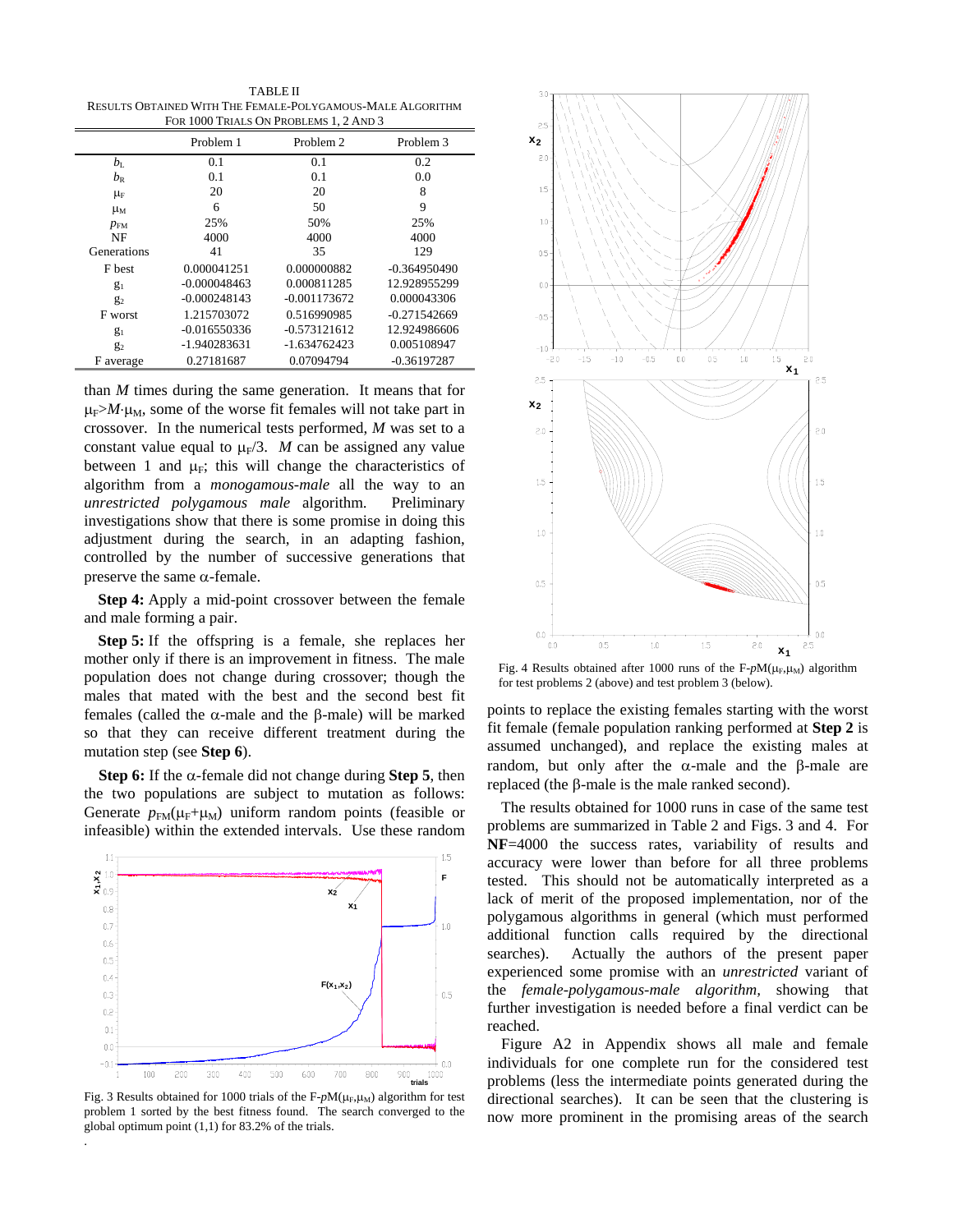space for all three test functions, suggesting that this F-*p*M algorithm has indeed some favorable traits.

### V. CONCLUSIONS AND FURTHER STUDIES

A new approach for solving constraint nonlinear programming problems using a co-evolutionary algorithm was described. The main goal was to induce an increased exploratory pressure upon the boundaries of the feasible domain, and it was ensured by the interaction between the feasible and infeasible individuals forming two distinct populations called females and males respectively.

Searching capabilities inside the feasible space and parallel to the feasible-infeasible boundary were induced by mutating the female and male populations and limiting the maximum number of mates a male can have during the same generation. BLX crossover [20] between females and males (rather then the midpoint crossover as currently experimented with), can also be employed in order to enhance the global searching capabilities of the algorithm.

One merit of the proposed approach is that the constraints are handled in a very simple form (when evaluated outside the infeasible region the objective function simply returns a constant large value). However, for highly constrained problems where a starting feasible point is not available, male ranking based on the number of constraints they violate can be applied, and asexual crossover performed within the infeasible population, until a small pool of feasible individuals emerge.

Two variants of the algorithm called *monogamous-male* and *restricted-polygamous-male algorithms* were tested against minimizing three constrained objective functions and some encouraging results obtained.

Since no penalty factor is involved in constraint handling, a clear distinction is made between the feasible and infeasible individuals. This trait, coupled with a small number of parameters to be adjusted at the beginning of the run make the proposed approach easy to comprehend by the inexperienced user, particularly if graphical representations and animations are studied for two dimension optimization problems as discussed in this paper.

Numerous other variants of *female-male evolutionary algorithms* remain to be implemented and tested, making them very appealing, similar to pair-figure-skating which is considered (at least by some viewers), more entertaining than individual elite skating.<br>APPENDIX

Fig. A1 shows superimposed plots of all the female (circles) and males (diamonds) generated for one run of the  $F-mM(\mu_F, \mu_M)$  algorithm in case of test problems 1 (top), problem 2 (middle) and problem 3 (bottom). Fig. A2 shows superimposed plot of all the female (circles) and males (diamonds) generate for one run of the  $F$ - $pM(\mu_F, \mu_M)$ algorithm in case of test problems 1 (top), problem 2 (middle) and problem 3 (bottom). (The points generated during the directional searches were not represented).